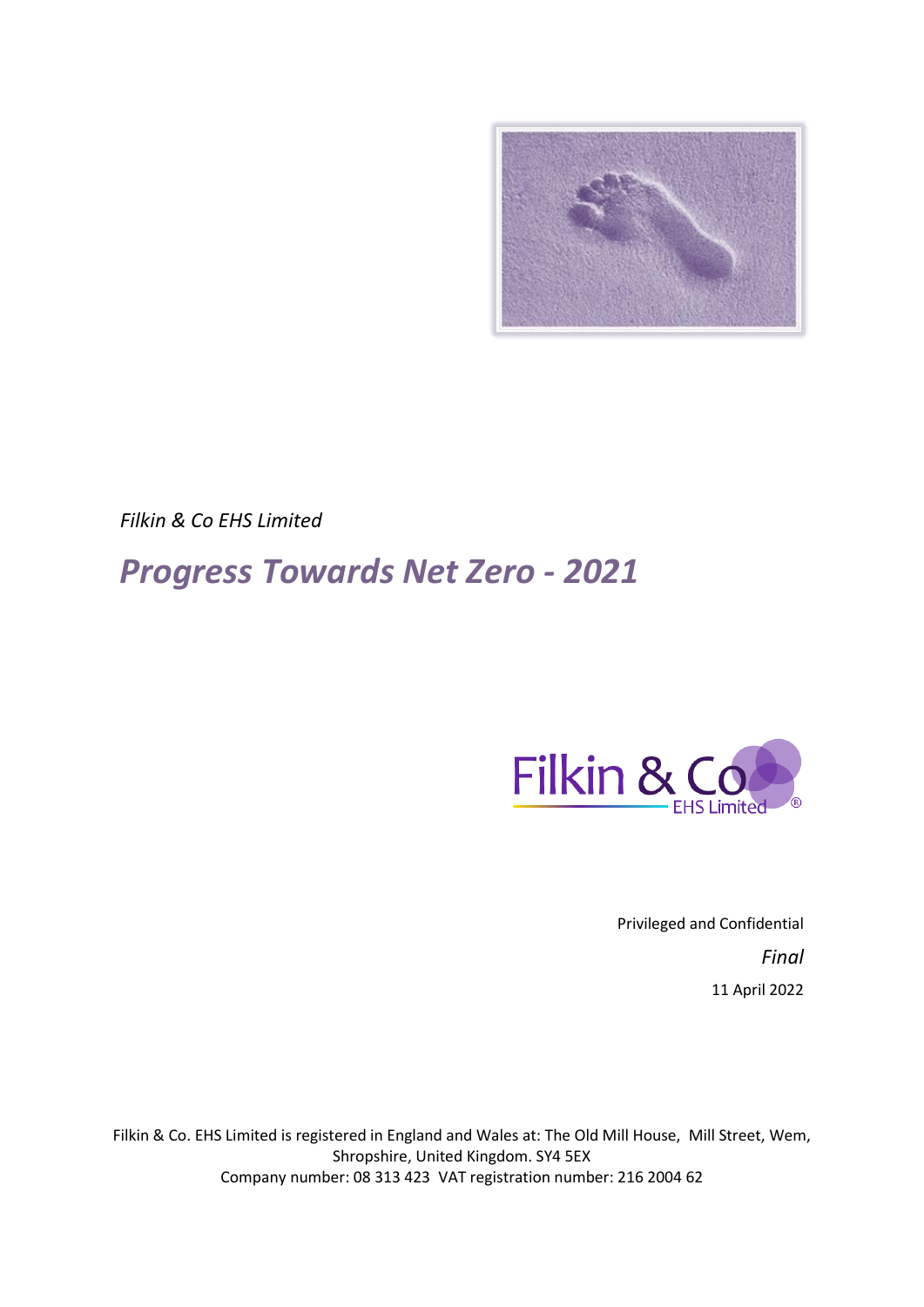

### Document Details

| Project Title       | Progress Towards Net Zero           |
|---------------------|-------------------------------------|
| <b>Report Title</b> | Update Report 2021                  |
| <b>Status</b>       | Final                               |
| Date                | 28 <sup>th</sup> January 2021       |
| Document saved as   | Carbon Footprint Report Filkin.docx |

### Document Production / Approval Record

|              | <b>Name</b>      | <b>Position</b> | <b>Signature</b> |
|--------------|------------------|-----------------|------------------|
| Prepared by: | Dr Bryony Turner | Practitioner    | Winner           |

#### Document Revision Record

| <b>Issue No</b> | <b>Date</b> | <b>Details of Revisions</b>      |
|-----------------|-------------|----------------------------------|
|                 | 28/01/2021  | Preparation for S Filkin review  |
|                 | 15/02/2022  | Preparation to include 2021 data |
|                 |             |                                  |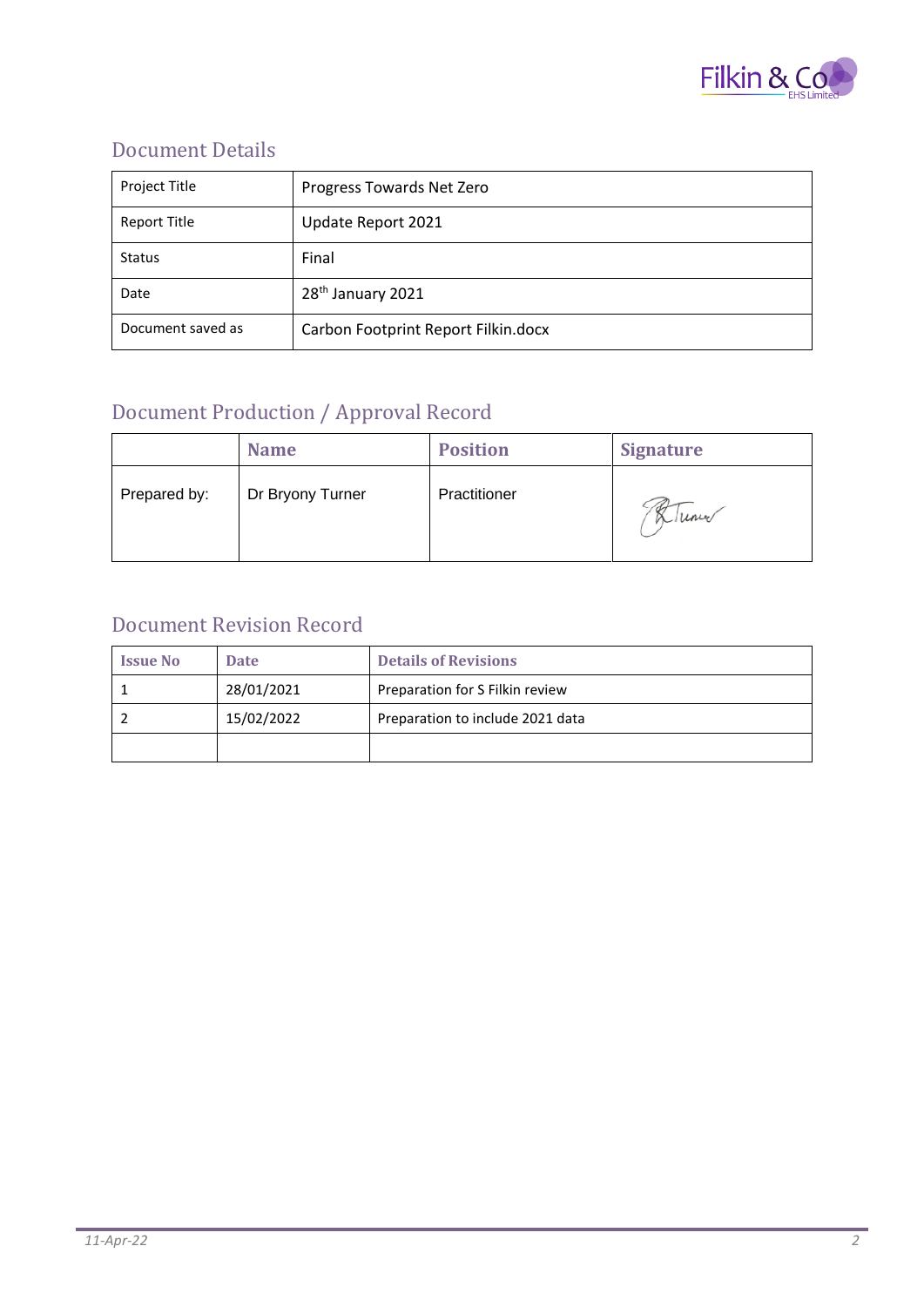

## **Contents**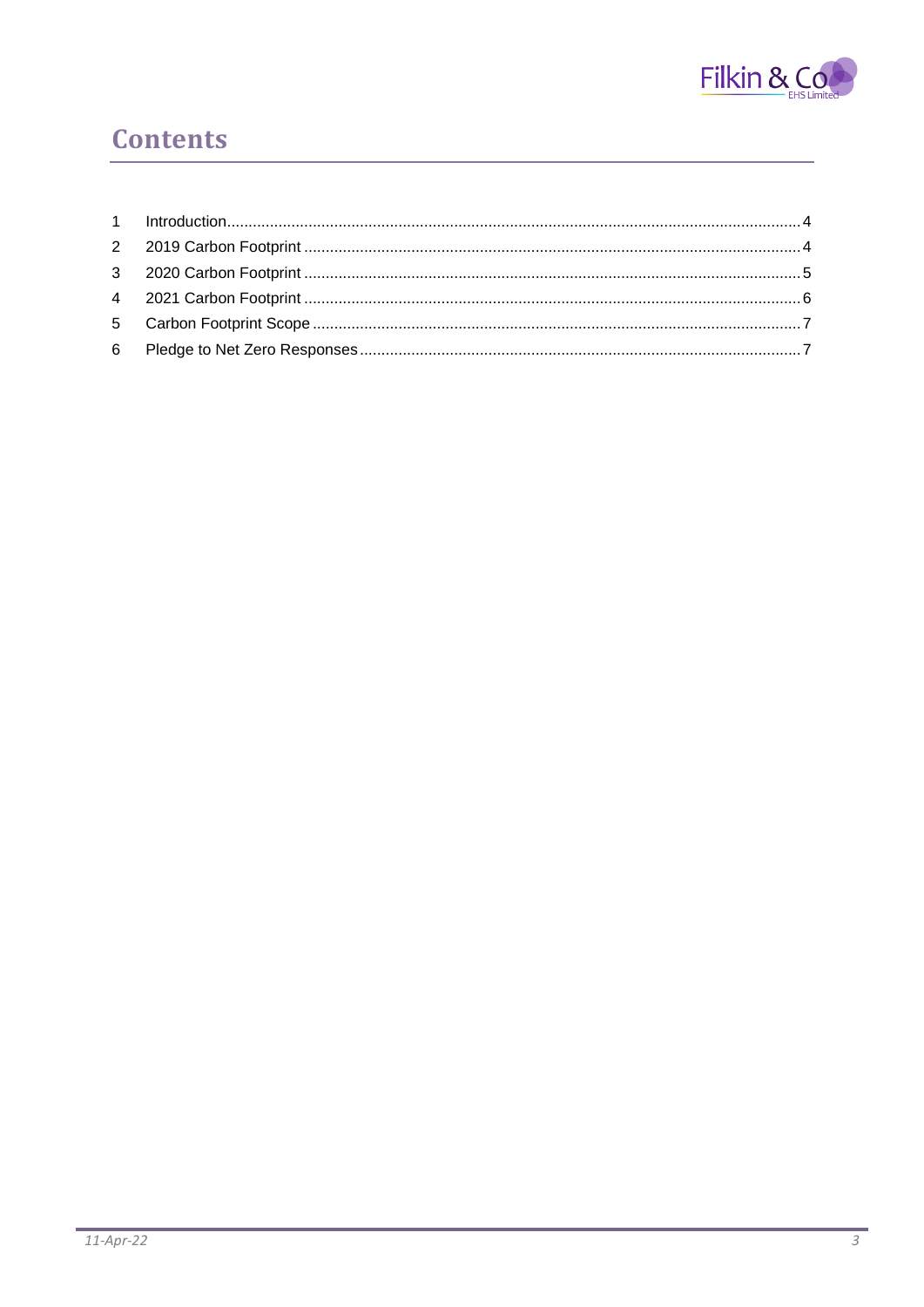

### <span id="page-3-0"></span>**1 Introduction**

Filkin are committed to playing their part in combating climate change by setting a science-based target (SBT). We are seeking to commit to more than the minimum 2.5% annual reduction (not to be achieved by carbon savings but by real savings). Companies, particularly those in developed countries are being encouraged to adopt targets with a 4.2% annual reduction to be aligned with limiting warming to 1.5°C.

Filkin are committed to a science based target of 5% annual reduction. We confirm the following:

- At present we have no buildings to include (we are home-based workers so a proportion of home bills will be included);
- Travel will be based on 2019 assessment (including UK and overseas travel);
- We will report on a yearly basis; and
- We will continue to promote and encourage others to pledge to net zero.

Please note: at present we are planning on treating 2020 as an anomaly year because our travel has drastically reduced.

### <span id="page-3-1"></span>**2 2019 Carbon Footprint**

In 2019 car use for Bryony Turner related to work was as given in Table 1.

*Table 1: Car Usage In 2019*

| <b>Dates of travel</b> | Distance (miles) |
|------------------------|------------------|
| 08-Mar-19              | 48               |
| 15-Mar-19              | 214              |
| 26-Apr-19              | 228              |
| $May-19$               | 84               |
| Jun-19                 | 363.4            |
| Jul-19                 | 262.2            |
| Sep-20                 | 291.2            |
| Sep-20                 | 144.4            |
| <b>Nov-20</b>          | 208.6            |
| Dec-20                 | 262.2            |
| <b>TOTAL</b>           | 2106             |

The vehicle used was a 2009 Mini petrol (1.4 litre engine). The emission factor (Defra, 2019)<sup>1</sup> chosen has been a "Supermini" with definition as:

<sup>&</sup>lt;sup>1</sup> See:<https://www.gov.uk/government/publications/greenhouse-gas-reporting-conversion-factors-2019>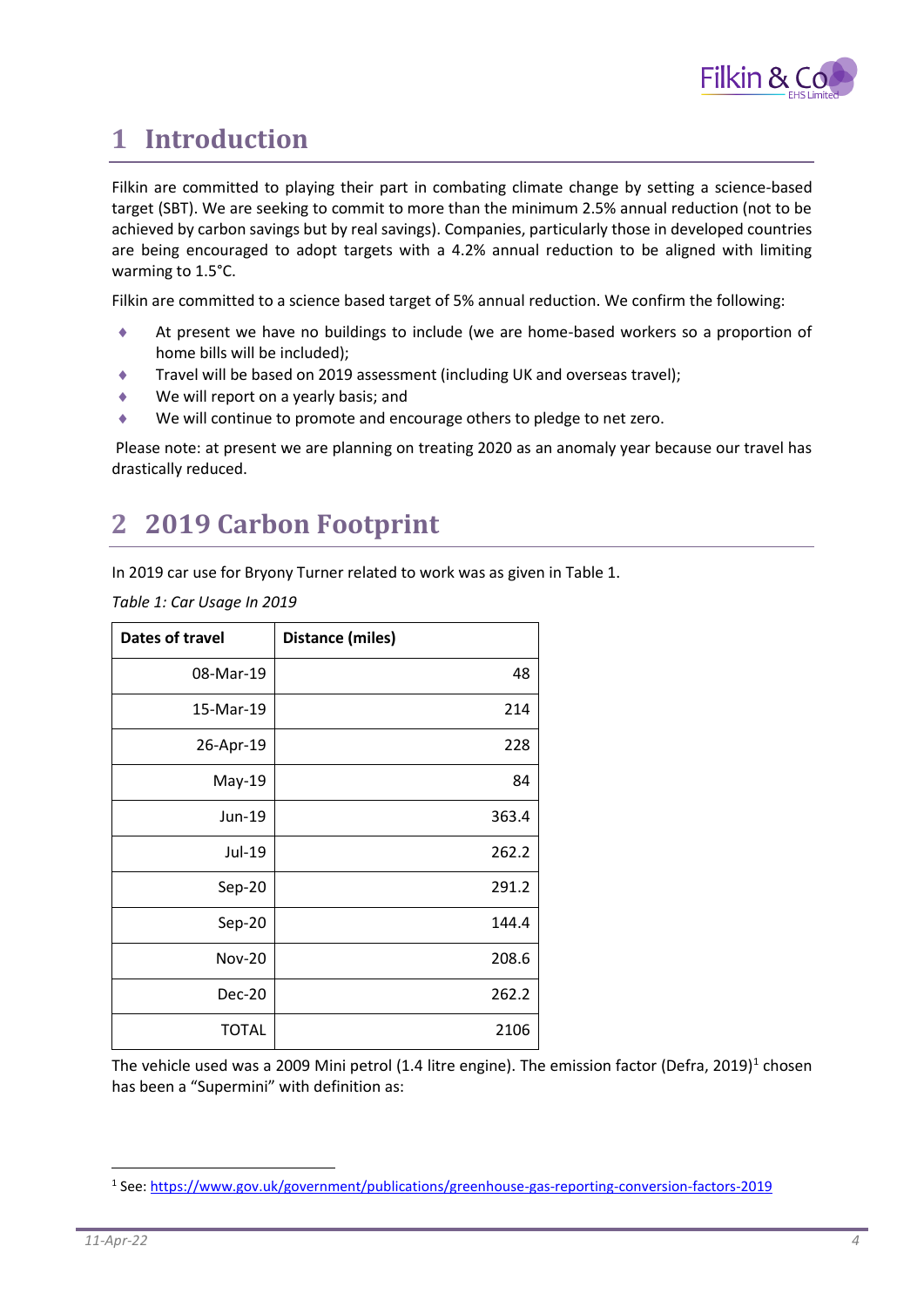

*This is a car that is larger than a city car, but smaller than a small family car. Examples include: Ford Fiesta, Renault CLIO, Volkswagen Polo, Citroën C2 and C3, Opel Corsa, Peugeot 208, and Toyota Yaris*

The emission factor is 0.25006 kg CO2 equivalent per mile.

**This equates to 526.6 kg CO2 equivalent (2019 Analysis).**

### <span id="page-4-0"></span>**3 2020 Carbon Footprint**

In 2020 car use for Bryony Turner related to work was as given in Table 2.

*Table 2: Car Usage In 2020*

| <b>Dates of travel</b> | <b>Distance (miles)</b> |
|------------------------|-------------------------|
| 09-Jan-20              | 27                      |
| 29-Jan-20              | 81                      |
| 12-Mar-20              | 244                     |
| <b>TOTAL</b>           | 352                     |

The vehicle used was a 2009 Mini petrol (1.4 litre engine). The emission factor (Defra, 2020)<sup>2</sup> chosen has been a "Supermini" with definition as:

*This is a car that is larger than a city car, but smaller than a small family car. Examples include: Ford Fiesta, Renault CLIO, Volkswagen Polo, Citroën C2 and C3, Opel Corsa, Peugeot 208, and Toyota Yaris*

The emission factor is 0.24168 kg CO2 equivalent per mile.

**This equates to 85.07 kg CO2 equivalent (2020 Analysis).**

#### **2020 CARBON FOOTPRINT HAS HAD A REDUCTION OF APPROXIMATELY 84% COMPARED TO 2019.**

2020 with the COVID crisis has meant that travel has been drastically reduced; therefore, it is proposed to treat it as an anomaly year and focus is on additional data that should be incorporated into the carbon footprint calculation.

In the first instance the data to include is identified as the oil usage for the work associated with Bryony Turner. Approximate usage for the home of Bryony Turner was 928 litres during 2020.

On the basis that one room (out of 6 total) is used for work purposes this equates to 17% of oil.

For a total of 40 hours a week (168 hours total) this equates to 23.8% that would be 4% of the total (taking into account the 17% room allocation).

Allocation to work is therefore 37.12 litres of heating oil. The Defra, 2020 emission factor for "Burning  $Oi^{\prime\prime 2}$ :

*Main purpose is for heating/lighting on a domestic scale (also known as kerosene).*

The emission factor is 2.54039 kg CO2 equivalent per litre

<sup>&</sup>lt;sup>2</sup> See:<https://www.gov.uk/government/publications/greenhouse-gas-reporting-conversion-factors-2020>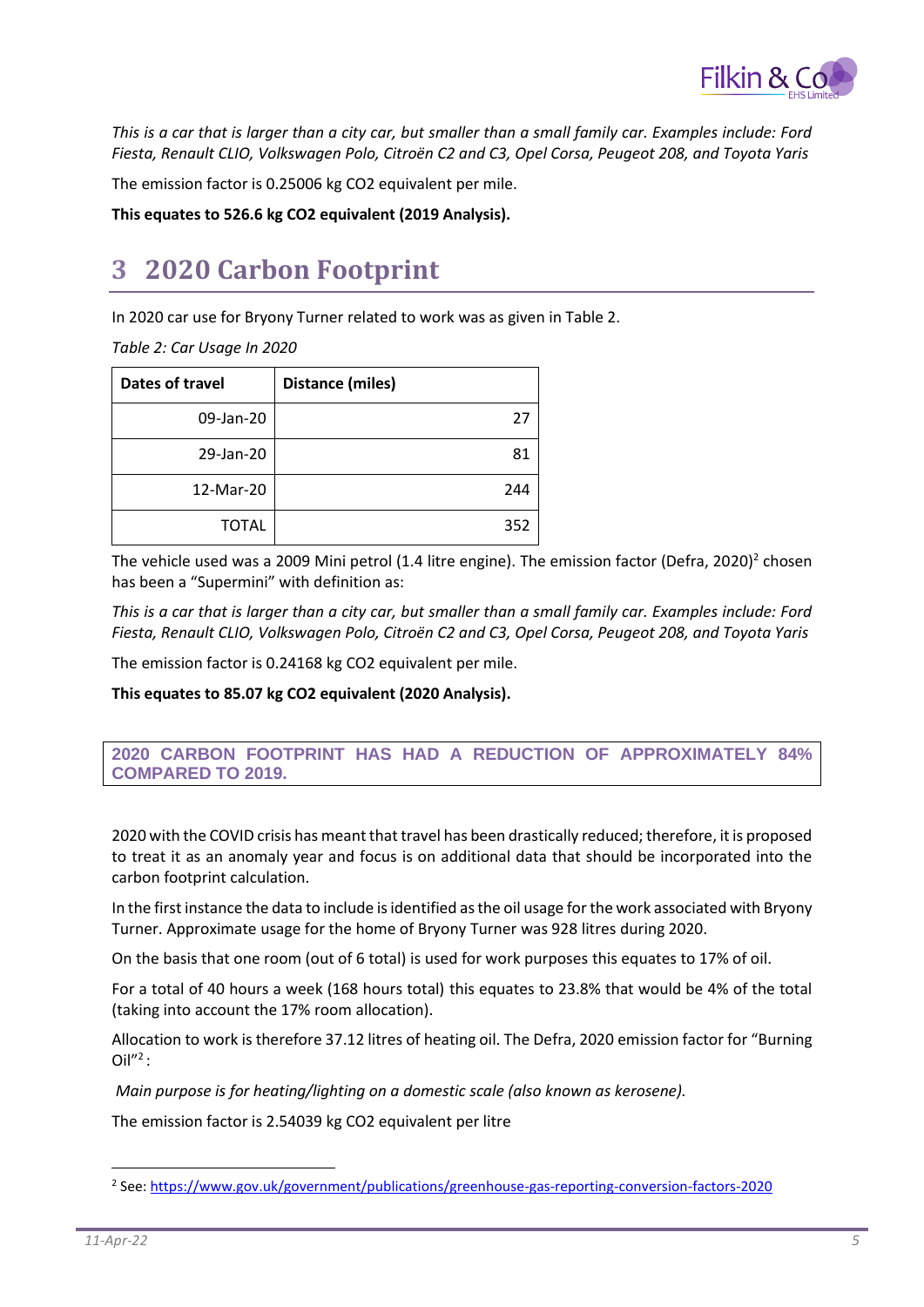

**The carbon footprint of oil usage related to Bryony Turner is therefore 94.3 kg CO2 equivalent in 2020.**

## <span id="page-5-0"></span>**4 2021 Carbon Footprint**

In 2021 car use for Bryony Turner related to work was none.

2021 and 2020 with the COVID crisis has meant that travel has been drastically reduced; therefore, it is proposed to treat it as an anomaly year and focus is on additional data that should be incorporated into the carbon footprint calculation.

In the first instance the data to include is identified as the oil usage for the work associated with Bryony Turner. Approximate usage for the home of Bryony Turner was 1788 litres during 2020.

On the basis that one room (out of 6 total) is used for work purposes this equates to 17% of oil.

For a total of 40 hours a week (168 hours total) this equates to 23.8% that would be 4% of the total (taking into account the 17% room allocation).

Allocation to work is therefore 71.52 litres of heating oil. The Defra, 2021 emission factor for "Burning Oil"2 :

*Main purpose is for heating/lighting on a domestic scale (also known as kerosene).*

The emission factor is 2.54014 kg CO2 equivalent per litre

**The carbon footprint of oil usage related to Bryony Turner is therefore 181.67 kg CO2 equivalent in 2021.**

Electricity is also included for Bryony Turner in 2021. On the basis of an average of 424 kWh per month (estimated average based on bills) and using the emission factor for electricity and transmission this equates to

**The carbon footprint of electricity usage related to Bryony Turner is therefore 47.04 kg CO2 equivalent in 2021.**

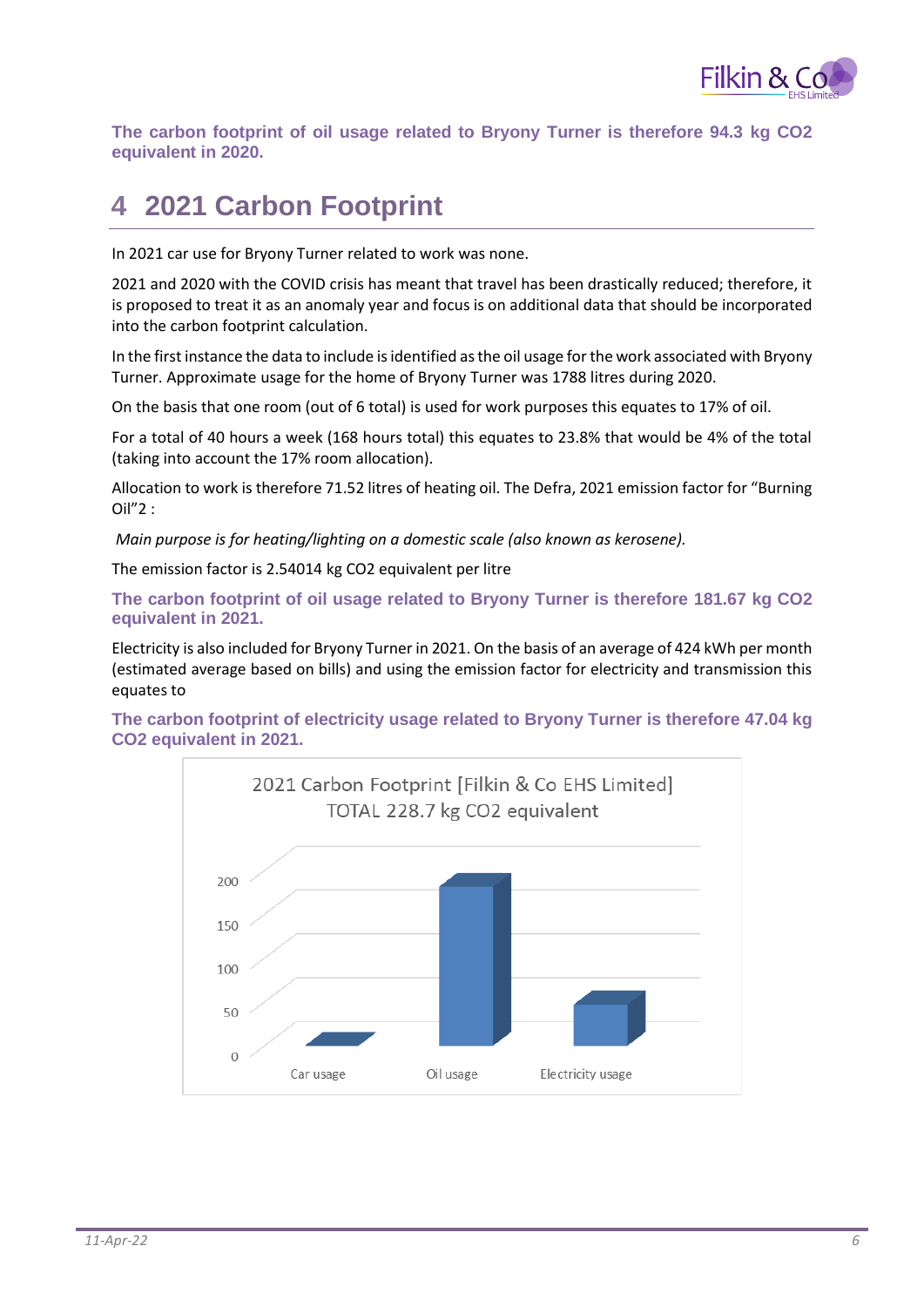

## <span id="page-6-0"></span>**5 Carbon Footprint Scope**

The following Table 3 outlines the scope development for the Filkin & Co EHS Limited Carbon Footprint Programme.

| <b>Activity</b> | <b>B</b> Turner<br>driving | <b>B</b> Turner<br>heating oil | S Filkin<br>driving | S Filkin<br>heating | <b>B</b> Turner<br>electricity | S Filkin<br>electricity |
|-----------------|----------------------------|--------------------------------|---------------------|---------------------|--------------------------------|-------------------------|
| 2019            | $\checkmark$               |                                |                     |                     |                                |                         |
| 2020            | $\checkmark$               | ✓                              |                     |                     |                                |                         |
| 2021            | $\checkmark$               | ✓                              |                     |                     |                                |                         |
| 2022            | ✓                          | ✓                              |                     |                     |                                | ✓                       |
| 2023            | $\checkmark$               | $\checkmark$                   | $\checkmark$        | $\checkmark$        |                                | $\checkmark$            |

*Table 3: Carbon Footprint Scope of Filkin & Co EHS Limited*

Each time a scope is added a base year will be introduced for that subject.

### <span id="page-6-1"></span>**6 Pledge to Net Zero Responses**

#### Required

1. Name of organisation: Required to answer. Single line text.

#### Filkin & Co EHS Limited

2. Your name: Required to answer. Single line text.

#### Bryony Turner

3. Please provide your email so we can contact you for any clarification: Required to answer. Single line text.

#### [bryony@filkin-ehs.co.uk](mailto:bryony@filkin-ehs.co.uk)

4. Name of the senior person signing off your carbon footprint, if different from you:. Single line text.

#### Bryony Turner

5. What is your carbon target? Required to answer. Multi Line Text.

5% reduction per year (based on previous year content, with additional items added each year).

- 6. Is this carbon target a: Required to answer. Single choice.
	- Well below 2°C SBTI target
	- <sup>1</sup>.5°C SBTI target
	- $\circ$ Don't know